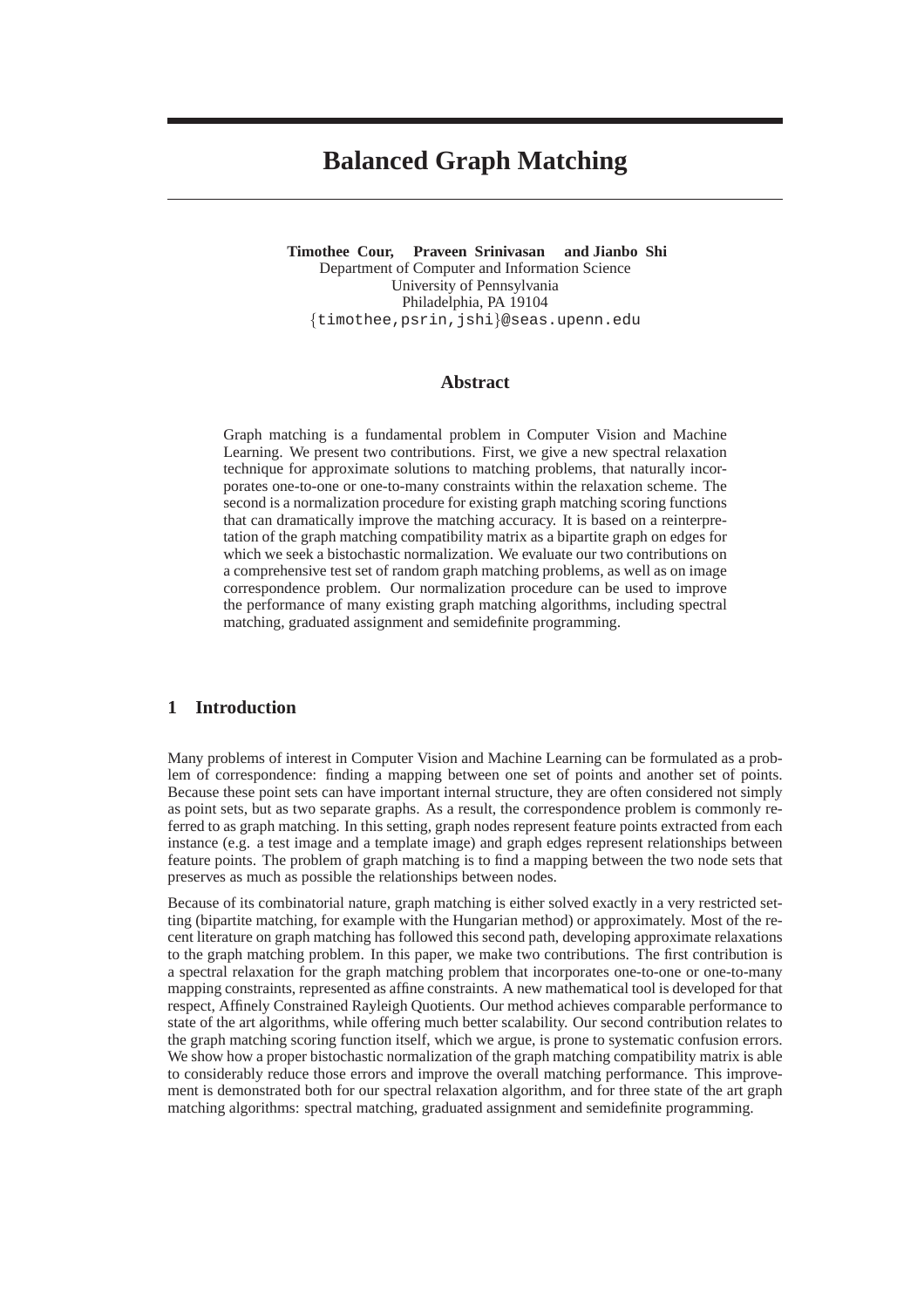## **2 Problem formulation**

**Attributed Graph** We define an attributed graph  $G = (V, E, A)$  where each edge  $e = i j \in E$  is assigned an attribute  $A_e$ , which could be a real number or a vector in case of multiattributes. We represent vertex attributes as special edge attributes, i.e.  $A_{ii}$  for a vertex i. For example, the nodes could represent feature points with attributes for spatial location/orientation and image feature descriptors, while edge attributes could represent spatial relationships between two nodes such as relative position/orientation.

**Graph Matching Cost** Let  $G = (V, E, A), G' = (V', E', A')$  be two attributed graphs. We want to find a mapping between V and V' that best preserves the attributes between edges  $e = ij \in E$ and  $e' = i'j' \in E'$ . Equivalently, we seek a set of correspondences, or matches  $M = \{ii'\}$  so as to maximize the graph matching score, defined as:

$$
\epsilon_{GM}(M) = \sum_{ii' \in M, jj' \in M} f(A_{ij}, A'_{i'j'}) = \sum_{e \sim e'} f(A_e, A'_{e'}), \tag{1}
$$

with the shorthand notation  $e \sim e'$  iff  $ii' \in M$ ,  $jj' \in M$ . The function  $f(\cdot, \cdot)$  measures the similarity between edge attributes. As a special case,  $f(A_{ii}, A'_{i'i'})$  is simply the score associated with the match ii'. In the rest of the paper, we let  $n = |V|$ ,  $m = |E|$ , and likewise for  $n', m'$ .

**Formulation as Integer Quadratic Program** We explain here how to rewrite (1) in a more manageable form. Let us represent M as a binary vector  $x \in \{0,1\}^{nn'}$ :  $x_{ii'} = 1$  iff  $ii' \in M$ . For most problems, one requires the matching to have a special structure, such as one-to-one or one-to-many: this is the *mapping constraint*. For one-to-one matching, this is  $\sum_{i'} x_{ii'} = 1$  and  $\sum_{i} x_{ii'} = 1$  (with x binary), and  $M$  is a permutation matrix. In general, this is an affine inequality constraint of the form  $Cx \leq b$ . With those notations, (1) takes the form of an Integer Quadratic Program (IQP):

$$
\max \quad \epsilon(x) = x^{\mathsf{T}} W x \quad \text{s.t.} \quad Cx \le b, \quad x \in \{0, 1\}^{nn'} \tag{2}
$$

W is a  $nn' \times nn'$  compatibility matrix with  $W_{ii',jj'} = f(A_{ij}, A'_{i'j'})$ . In general such IQP is NPhard, and approximate solutions are needed.

**Graph Matching Relaxations** Continuous relaxations of the IQP (2) are among the most successful methods for non-bipartite graph matching, and so we focus on them. We review three state of the art matching algorithms: semidefinite programming (SDP) [2, 3], graduated assignment (GA) [4], and spectral matching (SM) [5]. We also introduce a new method, Spectral Matching with Affine Constraints (SMAC) that provides a tigher relaxation than SM (and more accurate results in our experiments) while still retaining the speed and scalability benefits of spectral methods, which we also quantify in our evaluations. All of these methods relax the original IQP into a continuous program (removing the  $x \in \{0, 1\}$  constraint), so we omit this step in the derivations below.

**SDP Relaxation** In [2], the authors rewrite the objective as a matrix innner product:  $x^{\mathsf{T}}Wx =$  $\langle X, W_{eq} \rangle$ , where  $X = \begin{bmatrix} 1 \\ x \end{bmatrix}^T \begin{bmatrix} 1 \\ x \end{bmatrix}$  is a  $(nn' + 1) \times (nn' + 1)$  rank-one matrix and  $W_{eq}$ ſ  $0 \frac{d^{\mathsf{T}}}{2}$  $d/2$   $W-D$ , where  $d = diag(W)$  and D is a diagonal matrix of diagonal d. The non-convex rank-one constraint is further relaxed by only requiring  $X$  to be positive semi-definite. Finally the relaxation is: max  $\langle X, W_{eq} \rangle$  s.t.  $\langle X, C_{eq}^{(i)} \rangle \leq b_{eq}^{(i)}, X \succeq 0$ , for suitable  $C_{eq}, b_{eq}$ . The relaxation squares the problem size, which we will see, prevents SDP from scaling to large problems.

**Graduated Assignment** GA[4] relaxes the IQP into a non-convex quadratic program (QP) by removing the constraint  $x \in \{0, 1\}$ . It then solves a sequence of convex approximations, each time by maximizing a Taylor expansion of the QP around the previous approximate solution. The accuracy of the approximation is controlled by a continuation parameter, annealed after each iteration.

**Spectral Matching (SM)** In [5], the authors drop the constraint  $Cx \leq b$  during relaxation and only incorporate it during the discretization step. The resulting program:  $\max_{x \in \mathcal{X}} x^{\mathsf{T}} W x$  s.t.  $||x|| = 1$ , which is the same as max  $\frac{x^{\text{T}} W x}{x^{\text{T}} x}$ , can be solved by computing the leading eigenvector x of W. It verifies  $x \geq 0$  when W is nonnegative, by Perron-Frobenius' theorem.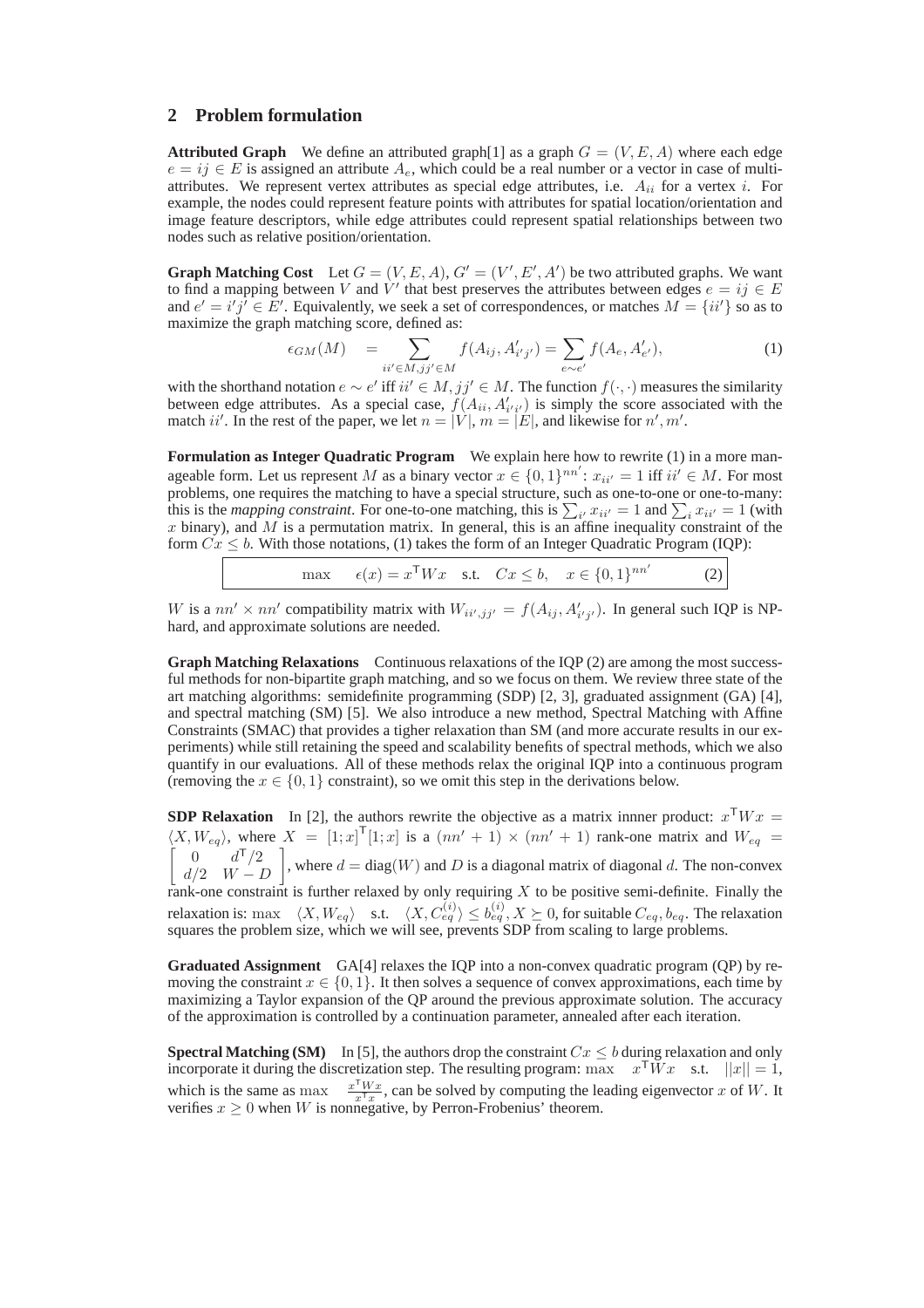## **3 Spectral Matching with Affine Constraint (SMAC)**

We present here **our first contribution, SMAC**. Our method is closely related to the spectral matching formulation of [5], but we are able to impose affine constraints  $Cx = b$  on the relaxed solution. We demonstrate later that the ability to maintain this constraint, coupled with scalability and speed of spectral methods, results in a very effective solution to the graph matching problem. We solve the following program:

$$
\max \quad \frac{x^{\mathsf{T}}Wx}{x^{\mathsf{T}}x} \quad \text{s.t.} \quad Cx = b \tag{3}
$$

Note, for one-to-one matching the objective *coincides with the IQP* for binary x since  $x^{\mathsf{T}} x = n$ .

**Computational Solution** We can formulate (3) as maximization of a *Rayleigh quotient under affine constraint*. While the case of *linear* constraints has been addressed previously[6], imposing affine constraints is novel. We fully address this class of problem in the *supplementary material* and give a brief summary here without proof. The solution to (3) is given by the leading eigenpair of

$$
P_CWP_C \quad x = \lambda x,\tag{4}
$$

where x is scaled so that  $Cx = b$  exactly. We introduced  $P_C = I_{nn'} - C_{eq}^T (C_{eq} C_{eq}^T)^{-1} C_{eq}$  and  $C_{eq} = [I_{k-1}, 0] (C - (1/b_k) bC_k)$ , where  $C_k, b_k$  denote the last row of C, b and  $k = \text{\# constraints.}$ 

**Discretization** We show here how to tighten our approximation during the discretization step in the case of one-to-one matching (we can fall back to this case by introducing dummy nodes). Let us assume for a moment that  $n = n'$ . It is a well known result that for any  $n \times n$  matrix X, X is a *permutation* matrix *iff*  $X1 = X^{T}1 = 1$ , X is orthogonal, and  $X \ge 0$  elementwise. We show here we can obtain a tighter relaxation by *incorporating the first 2 (out of 3) constraints* as a postprocessing before the final discretization. We carry on the following steps even when  $n \neq n'$ : 1) reshape the solution x of (3) into a  $n \times n'$  matrix  $\hat{X}$ , 2) compute the best orthogonal approximation  $X_{orth}$  of X. It can be computed using the SVD decomposition  $X = U\Sigma V^T$ , similarly to [7]:  $X_{orth} = \arg \min \{ ||X - Q|| : Q \in O(n, n') \} = UV^T$ , where  $O(n, n')$  denotes the orthogonal matrices of  $\mathbb{R}^{n \times n'}$ , and **3**) discretize  $X_{orth}$  like the other methods, as explained in the results section. The following proposition shows  $X_{orth}$  is orthogonal and satisfies the affine constraint, as promised.

**Proposition 3.1 (**Xorth **satisfies the affine constraint)** *If* u *is left* **and** *right eigenvector of a matrix Y*, then **u** is left and right eigenvector of  $Y_{orth}$ . Corollary: when  $n = n'$ ,  $X_{orth}1 = X_{orth}$ <sup>T</sup> $1 = 1$ .

**Proof**: see supplementary materials. Note that in general, X and  $X_{orth}$  do *not* have the same eigenvectors, here we are lucky because of the particular constraint induced by  $C, b$ .

**Computational Cost** The cost of this algorithm is dominated by the computation of the leading eigenvector of (4), which is function of two terms: 1) number of matrix-vector operations required in an eigensolver (which we can fix, as convergence is fast in practice), and 2) cost per matrix-vector operation.  $P_C$  is a full matrix, even when C is sparse, but we showed the operation  $y := P_C x$  can be computed in  $O(nn')$  using the Sherman-Morrison formula (for one-to-one matching). Finally, the total complexity is proportional to the number of non-zero elements in  $W$ . If we assume a full-matching, this is  $O(mm')$ , which is *linear* in the problem description length.

## **4 How Robust is the Matching?**

We ran extensive graph matching experiments on both real image graphs and synthetic graphs with the algorithms presented above. We noticed a clear trend: the algorithms get confused when there is ambiguity in the compatibility matrix. Figure 1 shows a typical example of what happens. We extracted a set of feature points (indexed by  $i$  and  $i'$ ) in two airplane images, and for each edge  $e = ij$  in the first graph, we plotted the most similar edges  $e' = i'j'$  in the second graph. As we can see, the first edge plotted has many correspondences everywhere in the image and is therefore *uninformative*. The second edge on the other hand has correspondences with roughly only 5 locations, it is *informative*, and yet its contribution is outweighted by the first edge. The compatibility matrix is *unbalanced*. We illustrate next what happens with a synthetic example.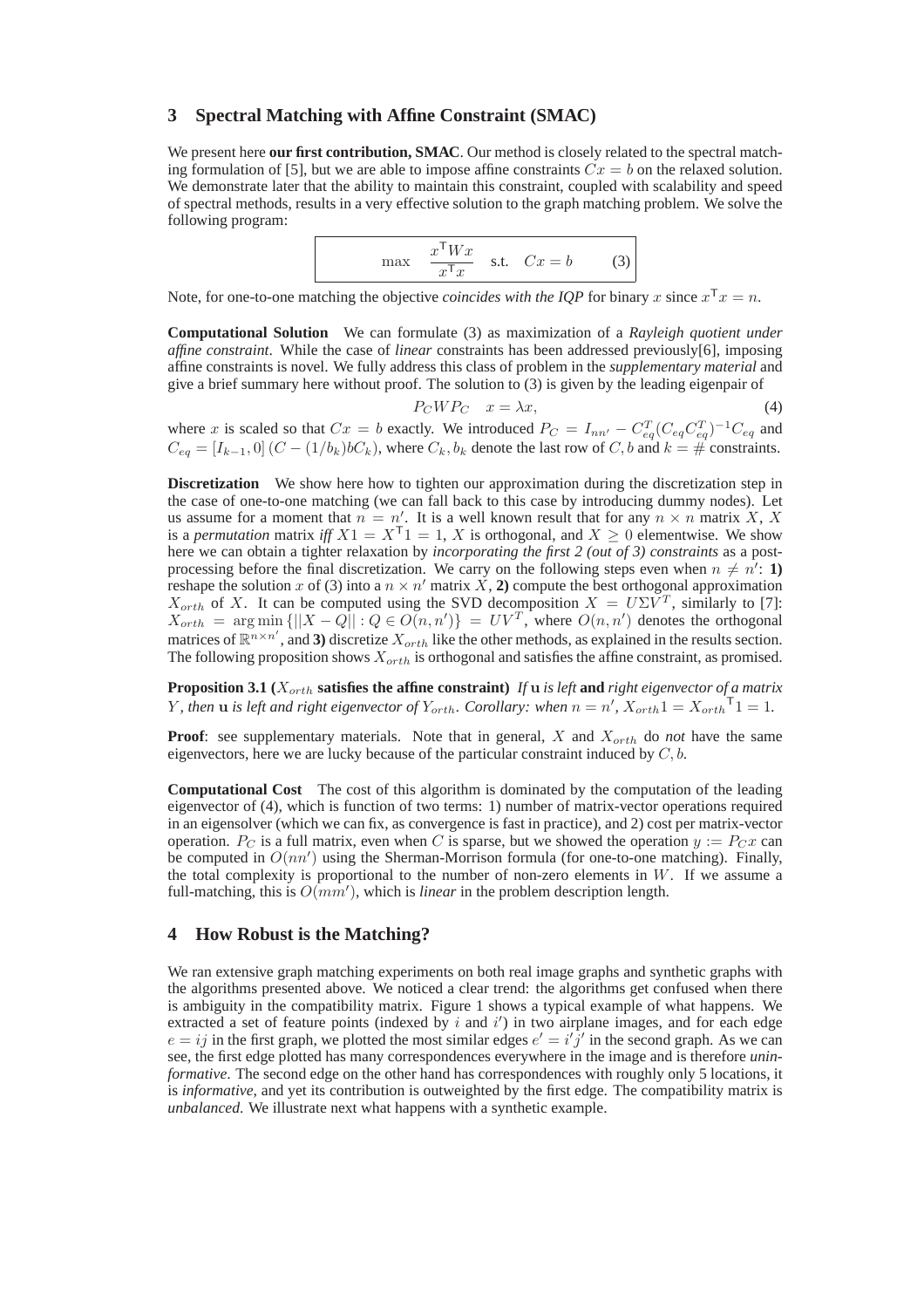

Figure 1: Representative cliques for graph matching. Blue arrows indicate edges with high similarity, showing 2 groups: cliques of type 1 (pairing roughly horizontal edges in the 2 images) are *uninformative*, cliques of type 2 (pairing vertical edges) are *distinctive*.



Figure 2: Left: edges 12 and 13 are *uninformative* and make spurious connections of strength  $\sigma$  to all edges in the second graph. Edge 23 is *informative* and makes a single connection to the second graph, 2'3'. Middle: corresponding compatibility matrices W (top: before normalization, bottom: after normalization). Right: margin as a function of  $\sigma$  (difference between correct matching score and best runner-up score).

**Synthetic noise model example** Let us look at a synthetic example to illustrate this concept, on which the IQP can be solved by brute-force. Figure 2 shows two isomorphic graphs with 3 nodes. In our simple noise model, edges 12 and 13 are *uninformative* and make connections to every edge in the second graph, with strength  $\sigma$  (our noise parameter). The *informative* edge 23 on the other hand only connects to 2'3'. We displayed  $W_{ii',jj'}$  to visualize the connections. When the noise is small enough, the optimal matching is the desired permutation  $p^* = \{11', 22', 33'\}$ , with an initial score of 8 for  $\sigma = 0$ . We computed the score of the second best permutation as a function of  $\sigma$  (see plot of margin), and showed that for  $\sigma$  greater than  $\sigma_0 \approx 1.6$ ,  $p^*$  is no longer optimal. W is *unbalanced*, with some edges making spurious connections, overwhelming the influence of other edges with few connections. This problem is not incidental. In fact we argue this is the main source of confusion for graph matching. The next section introduces a normalization algorithm to address this problem.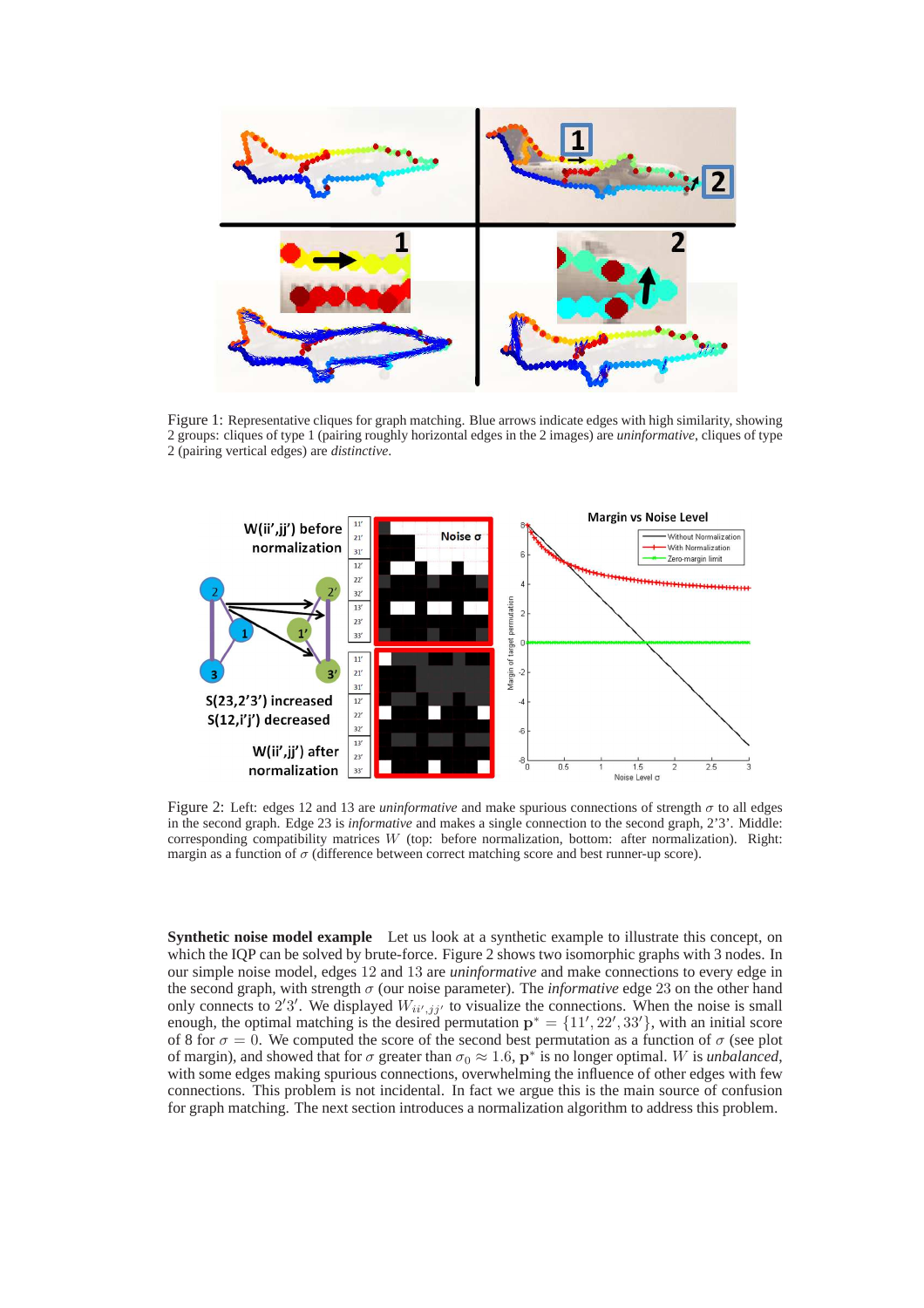

Figure 3: Left: matching compatibility matrix W and edge similarity matrix S. The shaded areas in each matrix correspond to the same entries. Right: graphical representation of S, W as a clique potential on  $i, i', j, j'$ .

# **5 How to balance the Compatibility Matrix**

As we saw in the previous section, a main source of confusion for graph matching algorithms is the unbalance in the compatibility matrix. This confusion occurs when an edge  $e \in E$  has many good potential matches  $e' \in E'$ . Such an edge is *not discriminative* and its influence should be *decreased*. On the other hand, an edge with *small number of good matches* will help disambiguate the optimal matching. Its influence should be *increased*. The following presents **our second contribution, bistochastic normalization**.

#### **5.1 Dual Representation: Matching Compatibility Matrix** W **vs. Edge Similarity Matrix** S

The similarity function  $f(\cdot, \cdot)$  can be interpreted in two ways: either as a *similarity* between edges ij ∈ E and i'j' ∈ E', or as a *compatibility* between match hypothesis ii' ∈ M and jj' ∈ M. We define the **similarity matrix** S of size  $m \times m'$  as  $S_{ij,i'j'} = f(A_{ij}, A'_{i'j'})$ , and (as before) the **compatibility matrix** W of size  $nn' \times nn'$  as  $W_{ii',jj'} = f(A_{ij}, A'_{i'j'})$ , see Figure 3. Each vertex i in the first graph should ideally match to a small number of vertices  $i'$  in the second graph. Similarly, each edge  $e = ij \in E$  should also match to a small number of edges  $e' = i'j' \in E'$ . Although this constraint would be very hard to enforce, we approach this behavior by normalizing the influence of each edge. This corresponds to having each row and column in  $S$  (not  $W!$ ) sum to one, in other words, S *should be bistochastic*.

#### **5.2 Bistochastic Normalization of Edge Similarity Matrix** S

Recall we are given a compatibility matrix  $W$ . Can we enforce its dual representation  $S$  to be bistochastic? One problem is that, even though W is square (of size  $nn' \times nn'$ ), S could be rectangular (of size  $m \times m'$ ), in which case its rows and columns cannot both sum to 1. We define a  $m \times m'$ matrix B to be **Rectangular Bistochastic** if it satisfies:  $B1_{m'} = 1_m$  and  $B^T1_m = (m/m')1_{m'}$ . We can formulate the normalization as solving the following balancing problem:

Find  $(D, D')$  diagonal matrices of order  $m, m'$ s.t. DSD′ is *rectangular bistochastic* (5)

We propose the following algorithm to solve  $(5)$ , and then show its correctness.

- 1. Input: compatibility matrix W, of size  $nn' \times nn'$
- 2. Convert *W* to *S*:  $S_{ij,i'j'} = W_{ii',jj'}$
- 3. repeat until convergence
	- (a) normalize the rows of S:  $S_i^{t+1} = S_{ij,i'j'}^t = S_{ij,i'j'}^t / \sum_{k'l'} S_{ij,k'l'}^t$
	- (b) normalize the columns of  $S: S_{ij,i'j'}^{t+2} := S_{ij,i'j'}^{t+1} / \sum_{kl} S_{kl,i'j'}^{t+1}$
- 4. Convert back S to W, output W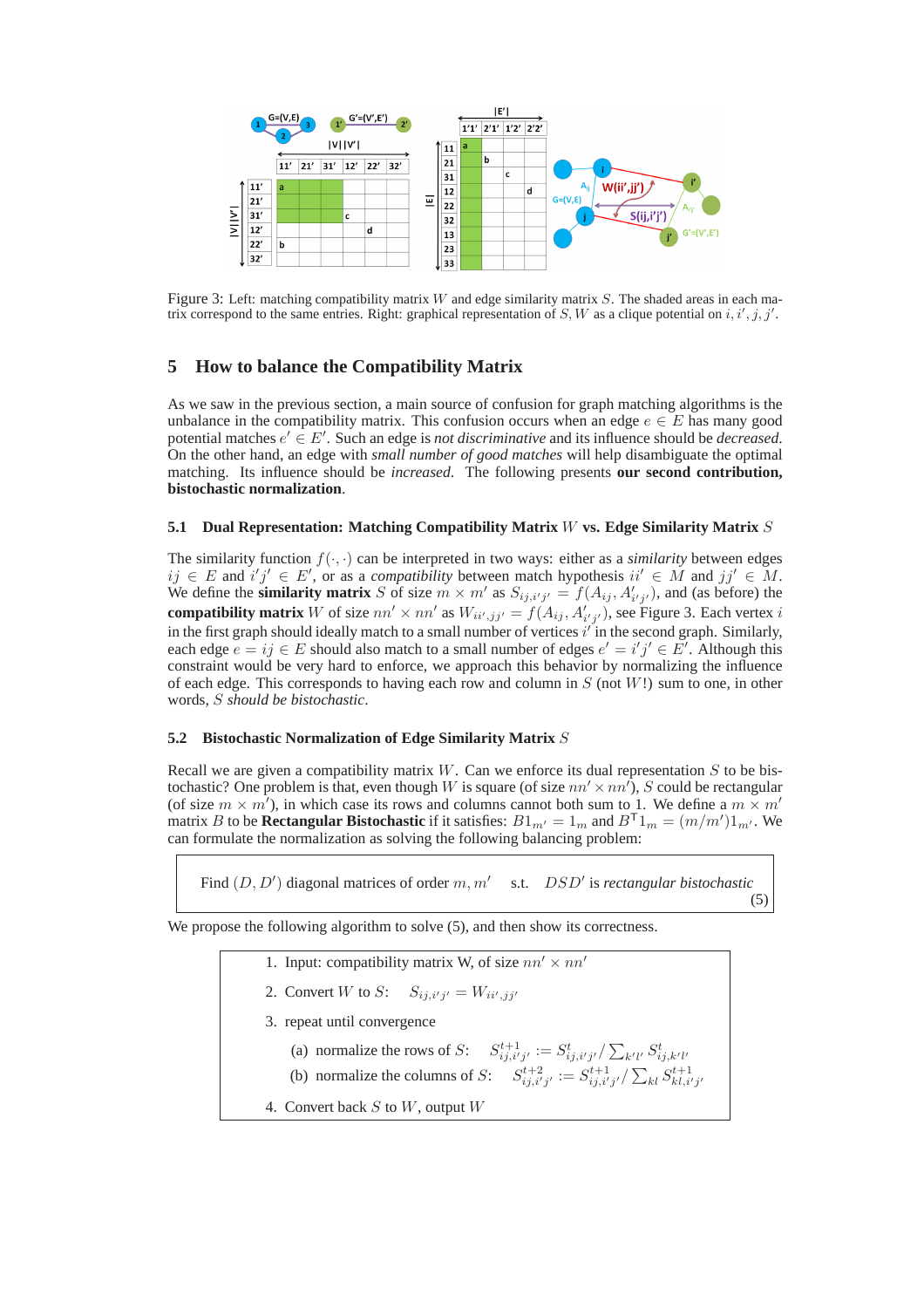**Proposition 5.1 (Existence and Uniqueness of (D,D'))** *Under the condition* S > 0 *elementwise, Problem (5) has a unique solution* (D, D′ )*, up to a scale factor.* D *and* D′ *can be found by iteratively normalizing the rows and columns of* S*.*

**Proof** Let  $\bar{S} = S \otimes 1_{m' \times m}$ , which is square. Since  $\bar{S} > 0$  elementwise, we can apply an existing version of (5.1) for square matrices[8]. We conclude the proof by noticing that normalizing rows and columns of  $\overline{S}$  preserves kronecker structure:  $\overline{D}\overline{S}\overline{D'} = (\overline{D} \otimes 1_{m' \times m'}) (\overline{S} \otimes 1_{m' \times m})(D' \otimes 1_{m \times m}) =$  $mm'DSD'\otimes 1_{m'\times m}$ , and so  $(m^2D,m'D')$  is solution for  $S$  iff  $(\overline{D},\overline{D}')$  is solution for  $\overline{S}\ \overline{\Box}$ 

We illustrate in Figure 2 the improvement of normalization on our previous synthetic example of noise model. Spurious correspondences are suppressed and informative correspondances such as  $W_{23,2'3'}$  are enhanced, which makes the correct correspondence clearer. The plot on the right shows that normalization makes the matching robust to arbitrarily large noise in this model, while unnormalized correspondences will eventually result in incorrect matchings.

# **6 Experimental Results**

**Discretization and Implementation Details** Because all of the methods described are continuous relaxations, a post-processing step is needed to discretize the continuous solution while satisfying the desired constraints. Given an initial solution estimate, GA finds a near-discrete local minimum of the IQP by solving a series of Taylor approximations. We can therefore use GA as follows: 1) initialize GA with the relaxed solution of each algorithm, and 2) discretize the output of GA with a simple greedy procedure described in [5]. **Software:** For SDP, we used the popular SeDuMi [9] optimization package. Spectral matching and SMAC were implemented using the standard Lanczos eigensolver available with MATLAB, and we implemented an optimized version of GA in C++.

### **6.1 One-to-one Attributed Graph Matching on Random Graphs**

Following [4], we performed a comprehensive evaluation of the 4 algorithms on random one-to-one graph matching problems. For each matching problem, we constructed a graph  $G$  with  $n = 20$ nodes, and m random edges ( $m = 10\%n^2$  in a first series of experiments). Each edge  $ij \in E$ , was assigned a random attribute  $A_{ij}$  distributed uniformly in [0, 1]. We then created a perturbed graph  $G'$ by adding noise on the edge attributes:  $A'_{i'j'} = A_{p(i)p(j)} + noise$ , where p is a random permutation; the noise was distributed uniformly in [0,  $\sigma$ ],  $\sigma$  varying from 0 to 6. The compatibility matrix W was computed from graphs  $G, G'$  as follows:  $W_{ii',jj'} = \exp(-|A_{ij} - A'_{i'j'}|^2), \forall ij \in E, i'j' \in E'.$ For each noise level we generated 100 different matching problems and computed the average error rate by comparing the discretized matching to the ground truth permutation.

**Effect of Normalization on each method** We computed the average error rates with and without normalization of the compatibility matrix  $W$ , for each method: SDP, GA, SM and SMAC, see Figure 4. We can see dramatic improvement due to normalization, regardless of the relaxation method used. At higher noise levels, all methods had a 2 to 3-fold decrease in error rate.

**Comparison Across Methods** We plotted the performance of all 4 methods using *normalized* compatibility matrices in Figure 5 (left), again, with 100 trials per noise level. We can see that SDP and SMAC give comparable performance, while GA and especially SM do worse. These results validate SMAC with normalization as a state-of-the-art relaxation method for graph matching.

**Influence of edge density and graph size** We experimented with varying edge density: noise  $\sigma = 2$ ,  $n = 20$ , edge density varying from 10% to 100% by increments of 10% with 20 trials per increment. For SMAC, the normalization resulted in an average absolute error reduction of 60%, and for all density levels the reduction was at least 40%. For SDP, the respective figures were 31%, 20%. We also did the same experiments, but with fixed edge density and varying graph sizes, from 10 to 100 nodes. For SMAC, normalization resulted in an average absolute error reduction of 52%; for all graph sizes the reduction was at least 40%.

**Scalability and Speed** In addition to accuracy, scalability and speed of the methods are also important considerations. Matching problems arising from images and other sensor data (e.g., range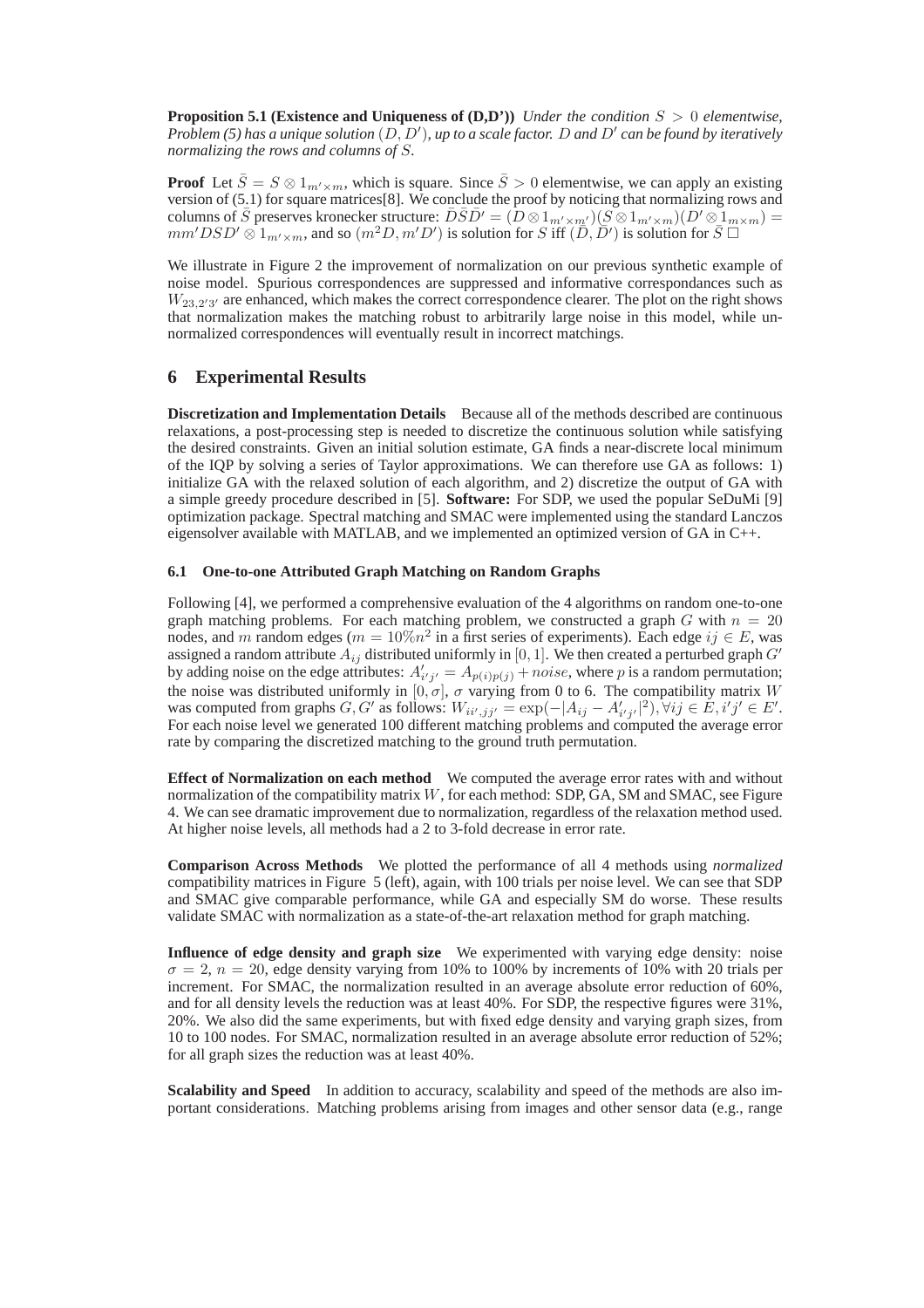

Figure 4: Comparison of matching performance with normalized and unnormalized compatibility matrices. Axes are error rate vs. noise level. In all cases (GA, SDP, SM, SMAC), the error rate decreases substantially.

scans) may have hundreds of nodes in each graph. As mentioned previously, the SDP relaxation squares the problem size (in addition to requiring expensive solvers), greatly impacting its speed and scalability. Figure 5 (middle and right) demonstrates this. For a set of random one-to-one matching problems of varying size n (horizontal axis), we averaged the *time for computing the relaxed solution* of all four methods (10 trials for each n). We can see that SDP scales quite poorly (almost 30 minutes for  $n = 30$ ). In addition, on a machine with 2GB of RAM, SDP typically ran out of memory for  $n = 60$ . By contrast, SMAC and SM scale easily to much larger problems ( $n = 200$ ).

#### **6.2 Image correspondence**

We also tested the effect of normalization on a simple but instructive image correspondence task. In each of two images to match, we formed a multiple attribute graph by sub-sampling  $n = 100$  canny edge points as graph nodes. Each pair of feature points  $e = ij$  within 30 pixels was assigned two attributes: angle  $\angle e = \angle i \vec{j}$  and distance  $d(e) = ||\vec{i}||$ . S was computed as follows:  $S(e, e') = 1$ *iff* cos( $\angle e' - \angle e$ ) > cos  $\pi/8$  and  $\frac{|d(e) - d(e')|}{\min(d(e) - d(e'))}$  $\frac{|d(e) - d(e)|}{\min(d(e), d(e'))} < 0.5$ . By using simple geometric attributes, we emphasized the effect of normalization on the energy function, rather than feature design.

Figure 6 shows an image correspondence example between the two airplane images of Figure 1. We display the result of SMAC with and without normalization. Correspondence is represented by similarly colored dots. Clearly, normalization improved the correspondence result. Without normalization, large systematic errors are made, such as mapping the bottom of one plane to the top of the other. With normalization these errors are largely eliminated.

Let us return to Figure 1 to see the effect of normalization on  $S(e, e')$ . As we saw, there are roughly 2 types of connections: 1) horizontal edges (uninformative) and 2) vertical edges (discriminative). Normalization exploits this disparity to enhance the latter edges: before normalization, each connection contributed up to 1.0 to the overall matching score. After normalization, connections of type 2 contributed up to 0.64 to the overall matching score, versus 0.08 for connections of type 1, which is 8 times more. We can view normalization as imposing an upper bound on the contribution of each connection: the upper bound is smaller for spurious matches, and higher for discriminative matches.

## **7 Conclusion**

While recent literature mostly focuses on improving relaxation methods for graph matching problems, we contribute both an improved relaxation algorithm, SMAC, and a method for improving the energy function itself, graph balancing with bistochastic normalization. In our experiments, SMAC outperformed GA and SM, with similar accuracy to SDP, it also scaled much better than SDP. We motivate the normalization with an intuitive example, showing it improves noise tolerance by enhancing informative matches and de-enhancing uninformative matches. The experiments we performed on random one-to-one matchings show that normalization dramatically improves both our relaxation method SMAC, and the three algorithms mentioned. We also demonstrated the value of normalization for establishing one-to-one correspondences between image pairs. Normalization imposes an upper bound on the score contribution of each edge in proportion to its saliency.